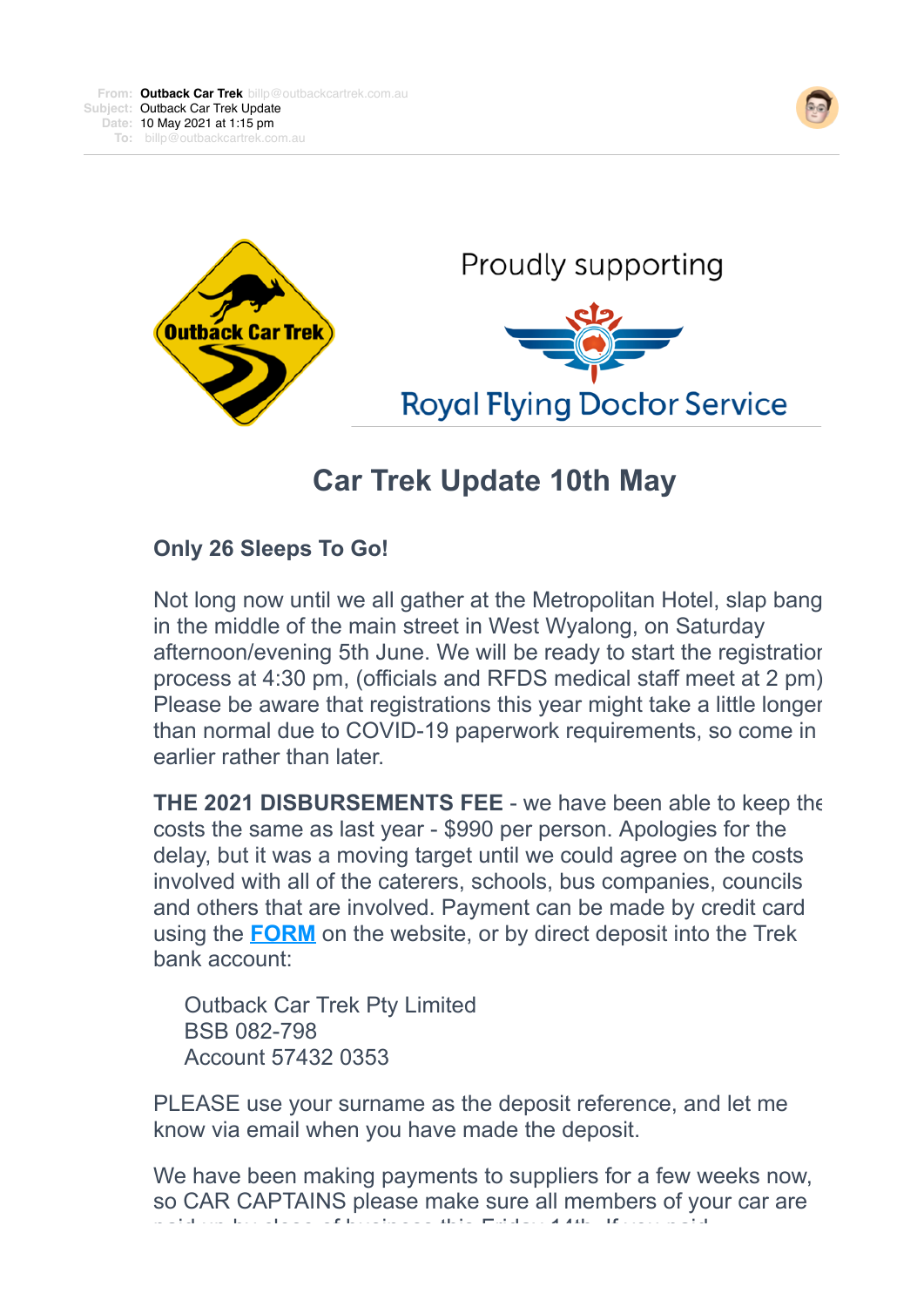paid up by close of business this Friday 14th. If you paid disbursements last year your payment has been rolled over, meaning you can come this year for free

**BUSES** will be put on to get you to and from dinner in Broken Hill, Dubbo and Port Macquarie (everywhere else you can walk). You will get a mud-map of each town pickup points, and they will perform 2 sweeps of each town. Please pay attention to the times that the bus will be near you.....

**COVID-19 VENUE NUMBERS** - we have been able to juggle some venue floor plans, and in some cases we have changed venues to slightly ease the cap on numbers, and we are hopeful that the square metre distancing rules may improve between now and early June. **HOWEVER** please remember that if we need to cap numbers in venues, those people who entered last may be catered for in alternate venues.

**COVID JAB** - today the NSW Government has released an extra 1,000,000 doses of vaccine for people over 40 in NSW, I'm unclear what be happening in other states. Given the tiny towns we are travelling through, and conversations you will be having with the locals, it would be advantageous to reassure them you have recently been vaccinated. Your call to get the jab or not, but it might just calm a local or two. It certainly can't hurt.

**CAR SAFETY CHECK FORMS** are required to be submitted to the Trek Office by the end of this week. Only a small number of cars have already returned their forms, so please make this a priority for this week. The form must be signed off by a licensed mechanic who is not the person who built or works on your car - someone at arms length.

**INDEMNITY FORMS** - even though I have sent out reminders to you, there are still 34 people who have not responded. The same goes for the

**RFDS MEDICAL INFORMATION FORMS** - despite reminders 37 of you haven't got them back. They only take a few minutes to complete, and the RFDS Medical Staff rely on the information they contain to properly stock their vehicles with the supplies, medicines and drugs that you might need.

**MORE FORMS.** There will be a COVID-19 Declaration Form that you will be required to sign, and bring with you to West Wyalong. You will be required to hand it in personally at the registrations desk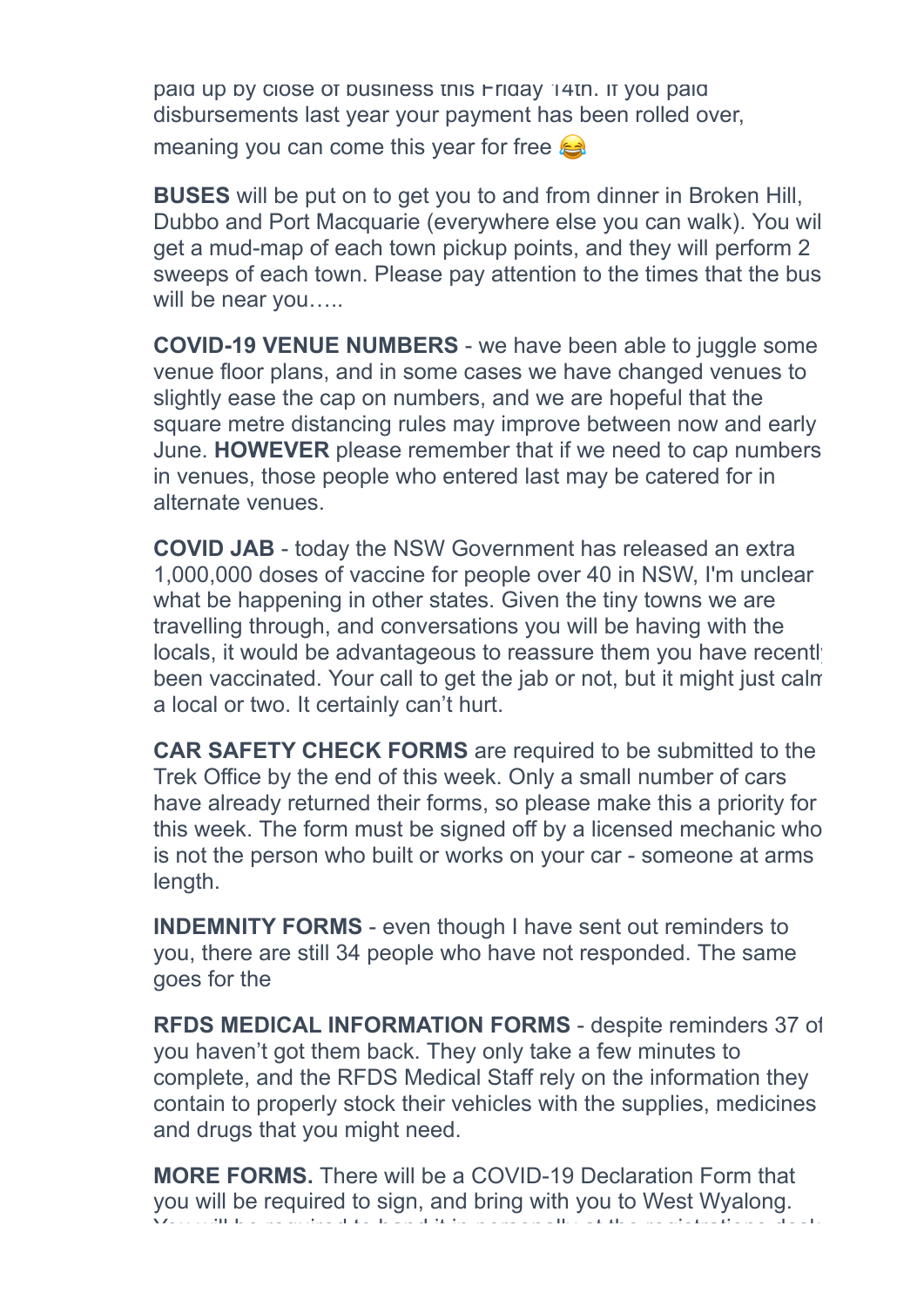You will be required to hand it in personally at the registrations desk on the Saturday afternoon, signed and dated that day. The form will be emailed to you in the week before the Trek, so you can print it off and bring it with you.

**AUCTION ITEMS** are a great source of income for the RFDS and the Auction Night is also a great source of fun. This year the Auction Night will be in Gunnedah, and we need lots of goodies if you can help please. **PLEASE** let me know in advance what you can donate so I can make up an auction booklet for everybody to salivate over during the week. Turning up on Sunday morning and dumping goodies on the bonnet of T6 without notice doesn't help us extract maximum dollars from your generosity. Thanks in advance.

**DONATIONS** - there are still a lot of cars who are behind with their minimum requirement of \$7,500 for the Trek. Please do what you can to get yourself up to date ASAP. You can use the **DONATIONS FORM** [on the website to make a credit card donation, or you can](https://4ljld.r.a.d.sendibm1.com/mk/cl/f/wy0POPMb-5v82RfPT9g26VpAipkuaN34RuLixoaTHE-oNu0e51xm1NA4xa2HjOm7_HPSB8dyuY3uwEf4-SYg0An2WidIdiQyEVbtFg0vuIk60kujj623Ty42K-lUAO6aQe7HZ0w6ajs2w6E6AQWla54CI9ZbPsbuc7nJvYd5oDm8s4CiNlyocI8xeDQ3bPCNyUvxWKIJ1VlWDPikAQvC_iuqnZSDlcG5mD947P2cJ533HeQq5vkDCRGkUQB0FtC3wYB78yaMfQbaqw7h_HQ) make a direct deposit into the RFDS Bank Account - let me know which method you prefer and I will give you the RFDS bank details.

**THE MENINDEE LAKES** are a natural wonder that I have only ever seen dry. It seems they will be full to overflowing on 7th June when we are in town

**THE ROADS** are getting better. Last newsletter I advised that the unseasonal summer rains had left a lot of the roads heavily corrugated, and you should be paying special attention to shockies, springs, etc. You should still make sure all of your bouncy things are in good shape, and I have been receiving feedback that the Council are getting our there with graders. BUT as we use the roads much less traveled they might not get to our roads until long after we are gone. Removal of your dentures and tightening of your bra straps might be needed on a couple of these days.

**VIRGINS** are well represented this year, with 53 people and 6 brand new cars. We also have a couple of Trekkers coming back after a 20 year hiatus, so there will be a healthy sprinkling of new faces on the event. All Virgins will be sporting a green name badge, so please go out of your way to introduce yourself, and make them welcome.

**STATE OF ORIGIN NIGHT** this year is when we are in Dubbo and we have booked the Devil's Hollow Brewery for the night. If you are performing a crew change over in Dubbo, please make sure you come to the football. There food and drink a'plenty, plus there will be buses provided to get you there and back.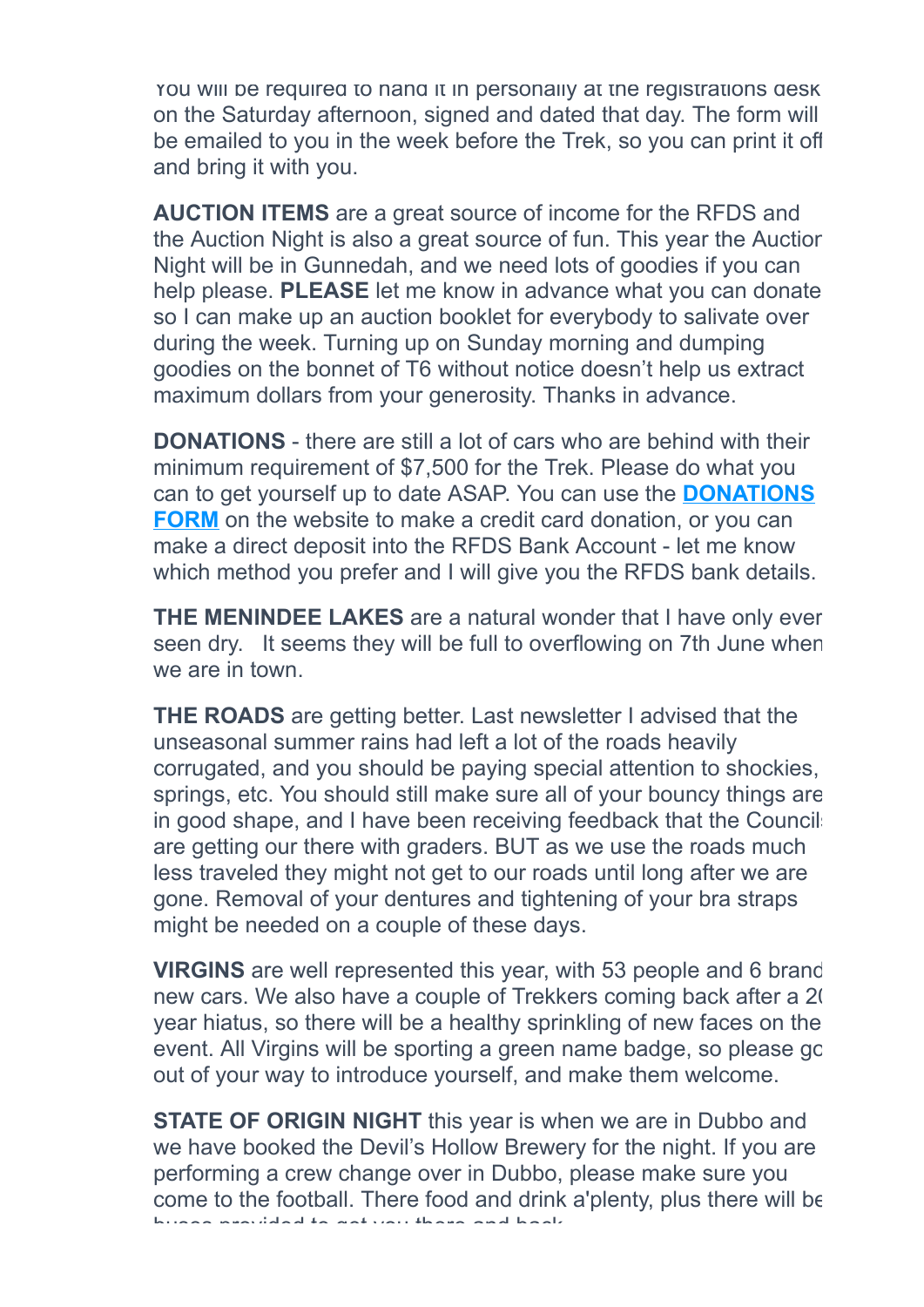buses provided to get you there and back.

**IT'S HARD TO KEEP A SECRET.** It seems that the RFDS staff who attended the Trek a couple of years back have been spreading the word in the lunch room. After hearing some of the stories, this year the RFDS Staff have entered a 2-car team. Some staff members can only join us for a couple of days, but there will be several people from South Eastern Section using up their annual leave to come along. Mixed between the Galaxie & a Support Car there will be Justin Marr, GM of Aviation, Polly Doak is GM of Corporate Services, Claudio Grasso is Base Operations & Service Delivery Manager. Captain Tim Solomon flies King Airs and David Gabriel is the Principal Advisor of Health Safety & Environment. Rounding off their 2-car team is Nicholas Caines who holds a regional management role with Textron, the manufacturer of the Beechcraft King Air aeroplanes the RFDS use. Chief Cat-Herder is Steve Yerbury who does a great job helping the Trek Office with the myriad of little things that go into putting on a great Trek. Everybody from the RFD: coming along is paying their own way and using their annual leave, and has helped raise donation money to enter the two cars, just like you have. Well done to the RFDS Staff.

**AND** - let's not forget Dr Kiri Oates and Flight Nurse Kerry-lee Hassan in T9 & T10, who we hope will have absolutely nothing to do all week!

**FIRST AID.** On the subject of T9 and T10 we have decided this year to run a mini clinic each morning at outwards control, for any little aches, pains or concerns you might have. If its only a little niggle yo are suffering from, perhaps wait for the morning clinic, but of course if it is an issue that requires more immediate attention, or you are worried, seek them out ASAP no matter the time of day.

The recent **BRIGHT SMILES CHARITY RIDE** saw 17 adventurous souls jump on motorbikes and spend 4 days riding through the NSW & Victorian Alps, spending nights at the towns of Tathra, Mallacoota and Tumut. Cancelled in 2020 due to COVID-19 the route was designed to take in some the towns and countryside that was ravaged by the 2019/20 bushfires. Raising \$50k for the RFDS Dental Programme, several riders said it was the best time they had ever had on a motor bike - perhaps you might join us next year? (30 person cap).

**EMAILS** - some people tell me that they are not receiving these emails, so please check with your team members if they have received this particular email? I use an email automation platform